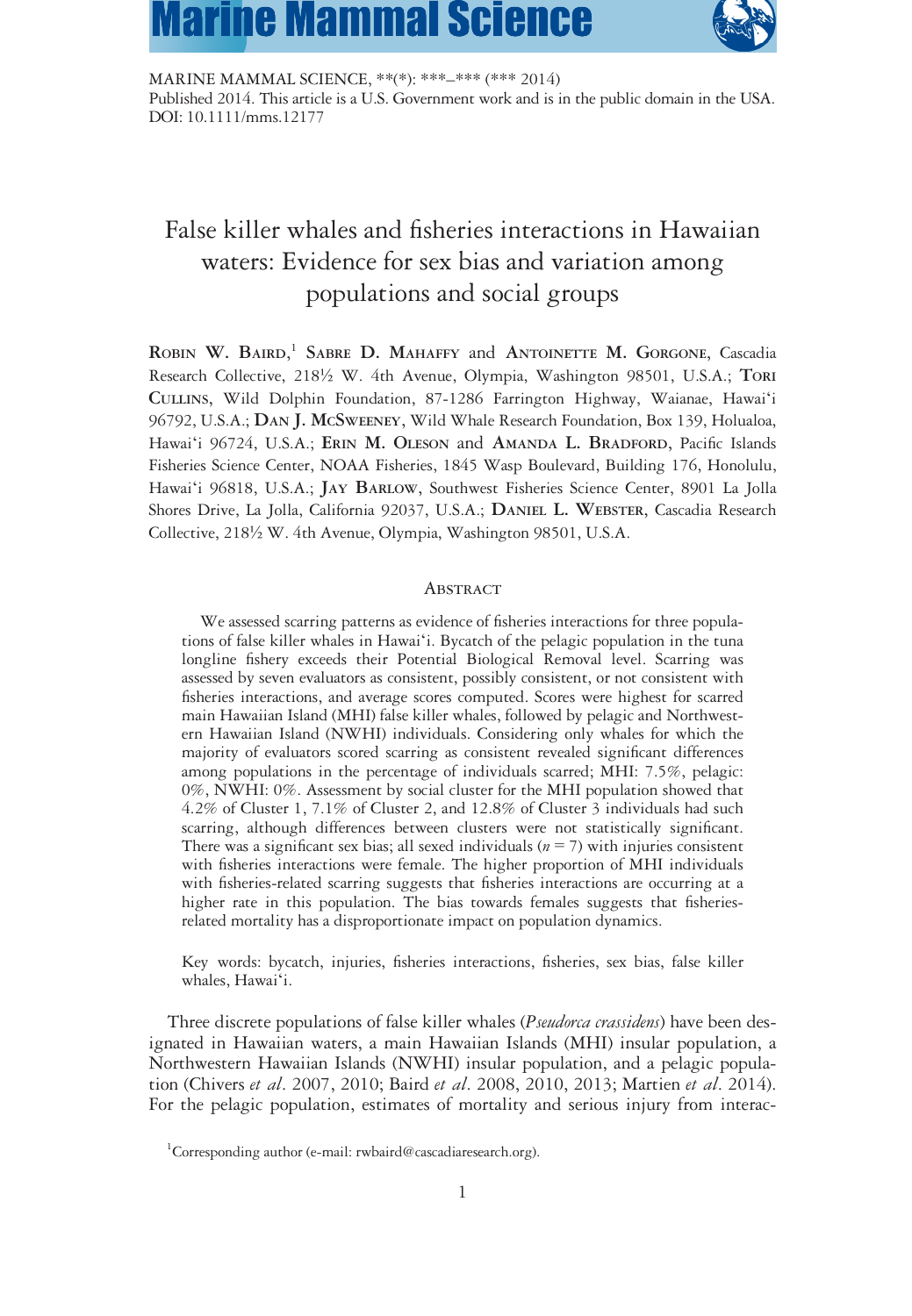tions with the Hawai'i-based tuna longline fishery exceed the population's Potential Biological Removal (PBR) level (Carretta et al. 2014), defined under the U.S. Marine Mammal Protection Act (MMPA) as the maximum number of animals that can be removed from a population while allowing that population to reach or maintain its optimum sustainable population size (Taylor et al. 2000). Because of the high levels of bycatch relative to PBR, under the MMPA a Take Reduction  $Team<sup>2</sup>$  was established in 2010, and a Take Reduction Plan (TRP), to try to reduce bycatch, was put into place in 2013. The scope of the TRP includes the tuna and swordfish longline fisheries and all three recognized populations of false killer whales in Hawaiian waters.

Presumably bycatch occurs as false killer whales attempt to take the catch or bait off lines, occasionally getting hooked as a result. Observer coverage in the Hawai'ibased tuna (~20%) and swordfish (100%) longline fisheries has provided the only information on false killer whale bycatch rates in fisheries in Hawaiian waters (Forney and Kobayashi 2007, Bradford and Forney 2014). These longline fisheries are excluded from operating in near-shore waters around the Hawaiian Islands, and the number of longline vessel licenses is limited. Individuals from the NWHI false killer whale population likely have relatively limited interactions with fisheries. The majority of the range of that population is within waters of the Papahanoumokuakea Marine National Monument (Baird et al. 2013), an area where commercial and most recreational fishing activity has been banned since 2009, and prior to that was limited, at least in comparison to the main Hawaiian Islands.<sup>3</sup>

False killer whales also take fish from other commercial and recreational fisheries in Hawai'i (Shallenberger 1981, Nitta and Henderson 1993, Oleson et al. 2010), most of which operate closer to the main Hawaiian Islands in areas where longline fishing is prohibited. However, there is currently no observer coverage in other fisheries in Hawaiian waters, and historical observer coverage has been limited to some bottomfish fisheries in the Northwestern Hawaiian Islands. Information on movements of satellite tagged individuals from the MHI insular population suggests that, at least for two of the three social groups identified, movements into areas where these individuals could interact with the longline fisheries are infrequent (Baird et al. 2010, 2012). However, the range of this population does overlap with waters used by other commercial and recreational fisheries around the main Hawaiian Islands (Oleson et al. 2010). The MHI insular population of false killer whale was listed as endangered under the U.S. Endangered Species Act (ESA) in 2012. In the ESA status review for this population, interactions with fisheries was ranked as one of the most important current and future threats for this population, while recognizing that the level of certainty regarding these threats was low (Oleson *et al.* 2010). Fisheries operating around the MHI include troll and handline fisheries, as well as short-line and kaka-line fisheries. These latter two fisheries use similar gear to longlines, but are restricted to mainlines less than one nautical mile in length, with kaka-lines set on or near the bottom or in midwater, while short-lines are set near the surface (Carretta et al. 2014).

In Hawai'i a State Commercial Marine License (CML), also known as a commercial fishing license, $4$  is required for selling catch from fisheries. From 2010 through 2013, the number of CMLs issued each year ranged from 3,711 to 3,916 for participation in

<sup>&</sup>lt;sup>2</sup>[http://www.nmfs.noaa.gov/pr/interactions/trt/falsekillerwhale.htm.](http://www.cascadiaresearch.org/hawaii/publications.htm)

<sup>&</sup>lt;sup>3</sup>[http://coralreef.noaa.gov/education/educators/resourcecd/brochures/resources/nwhi\\_fisheries\\_b.pdf](http://www.nmfs.noaa.gov/pr/recovery/plans.htm). 4 [http://state.hi.us/dlnr/dar/licenses\\_permits.html](http://www.coastalstudies.org/pdf/Robbins_and_Mattila_2004.pdf).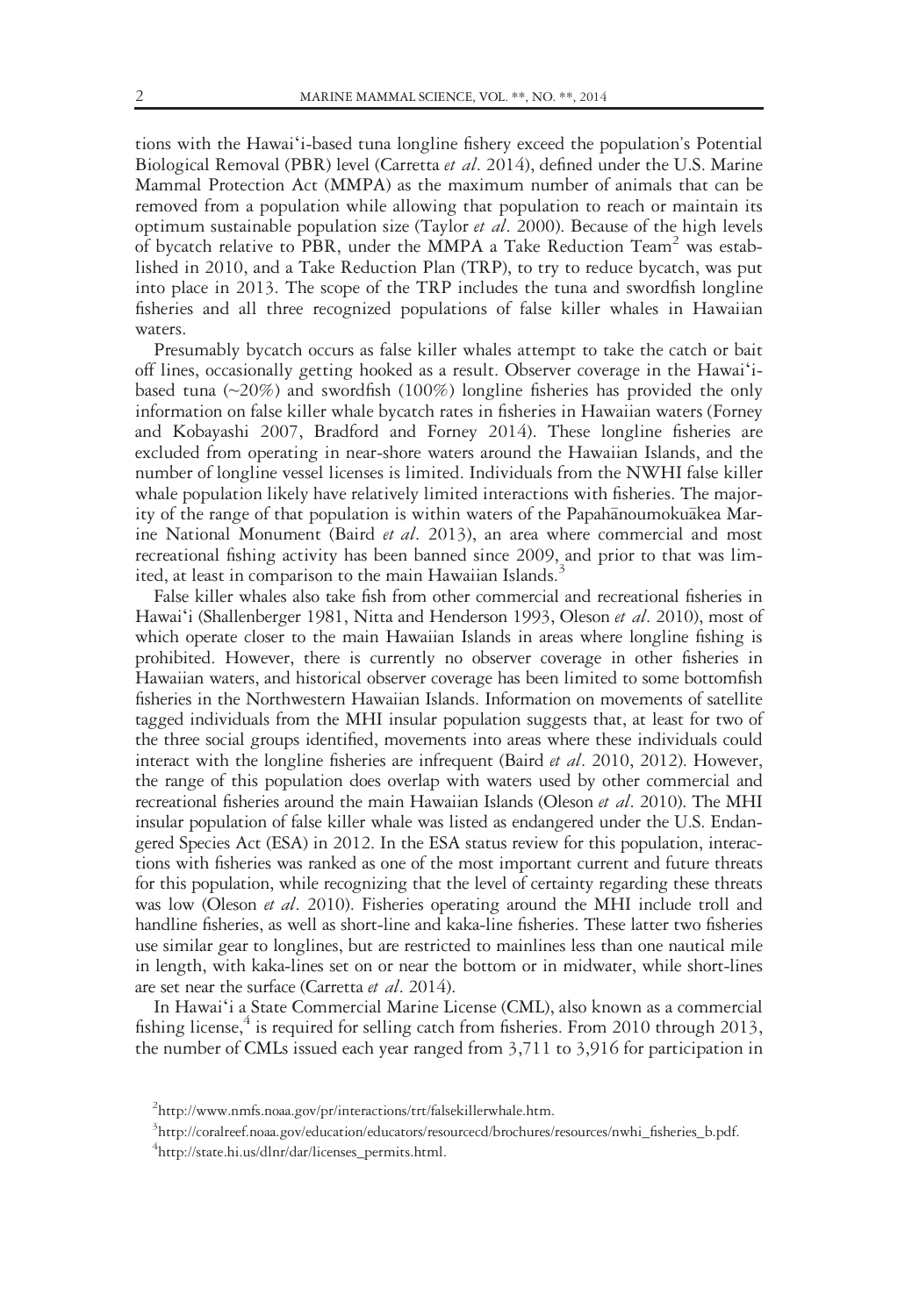fisheries in Hawaiian waters.<sup>5</sup> Some of these CMLs are for longline fishing, with 129 vessels actively fishing in the longline fleet in  $2012<sup>6</sup>$  Assuming that the captain and four crew members all hold CMLs, less than 20% of the total CMLs are issued for longline fishing. Thus, no fewer than 3,000–3,200 CMLs are issued each year for other fisheries in Hawai'i, including the troll, handline, short-line, and kaka-line fisheries. With no observer coverage in these other fisheries, there is a limited basis for assessing their interactions with false killer whales around the main Hawaiian Islands.

In the absence of observer data, the number of live false killer whales with scarring that can be attributed to fisheries interactions may be used as an indicator of the relative frequency of nonfatal fishery interactions for particular species or populations. This approach has been used with a number of species of cetaceans to assess the relative frequency and outcome of fisheries interactions (e.g., Philo et al. 1992, Robbins and Mattila 2004, Kiszka et al. 2008, Bradford et al. 2009). False killer whales hooked on longlines have been observed struggling against the taut line, and Baird and Gorgone (2005) suggested that injuries to the dorsal fin or other appendages may occur as the animals struggle. Such injuries were documented on a dwarf or pygmy sperm whale (Kogia sp.) recently hooked in the longline fishery (National Marine Fisheries Service [NMFS] Pacific Islands Regional Office, unpublished data). Baird and Gorgone (2005) assessed photographs taken of false killer whales from the MHI population from 2000 through 2004 for evidence of line injuries on the dorsal fin likely originating from fisheries interactions. These authors found that four individual false killer whales out of a catalog of 80 individuals had scarring consistent with fisheries interactions, and the rate of major dorsal fin disfigurements was more than four times higher than for any of the 13 other populations (of eight different species) evaluated.

Two recent events prompted a reexamination of dorsal fin injuries on false killer whales as an indicator of fisheries interactions in Hawaiian waters. First, under the ESA, NMFS is tasked with developing and implementing recovery plans for threatened or endangered species, and on 2 October 2013, NMFS announced their intent to prepare a recovery plan for the MHI false killer whale population (U.S. Federal Register 2013). An assessment of dorsal fin injuries as an indicator of fisheries interactions may have relevance for recovery planning. Second, on 6 October 2013, a necropsy was undertaken on a false killer whale from the MHI population that had stranded and died at Ka Lae, Hawai'i Island. Although there was no external evidence of interactions with fisheries, upon examination of the stomach contents five fish hooks were recovered, including three J-hooks (two different sizes), a circle hook, and a hook resembling a Japanese tuna hook.<sup>7</sup> Varying states of degradation of the hooks indicate they were likely ingested over a number of months, and hook types and sizes suggest that at least three of the five hooks did not originate from the longline fishery.<sup>7</sup> While histopathology results did not implicate hook ingestion as a cause of death,<sup>7</sup> the number and type of hooks indicate the animal repeatedly interacted with more than one type of fishery, and injury or death during future fishery interactions was plausible given that ingested gear typically leads to mortality (Wells et al. 2008).

<sup>&</sup>lt;sup>5</sup> Personal communication from R. M. Kokubun, Department of Land and Natural Resources, 1151 Punchbowl Street, Honolulu, HI, 7 March 2014.

<sup>6</sup> [http://www.pifsc.noaa.gov/library/pubs/DR-13-004.pdf](http://www.cascadiaresearch.org/hawaii/publications.htm) (accessed 9 June 2014).

<sup>&</sup>lt;sup>7</sup> Personal communication from K. L. West, College of Natural and Computational Sciences, Hawai'i Pacific University, 45-045 Kamehameha Hwy, Kaneohe, HI, 5 March 2014.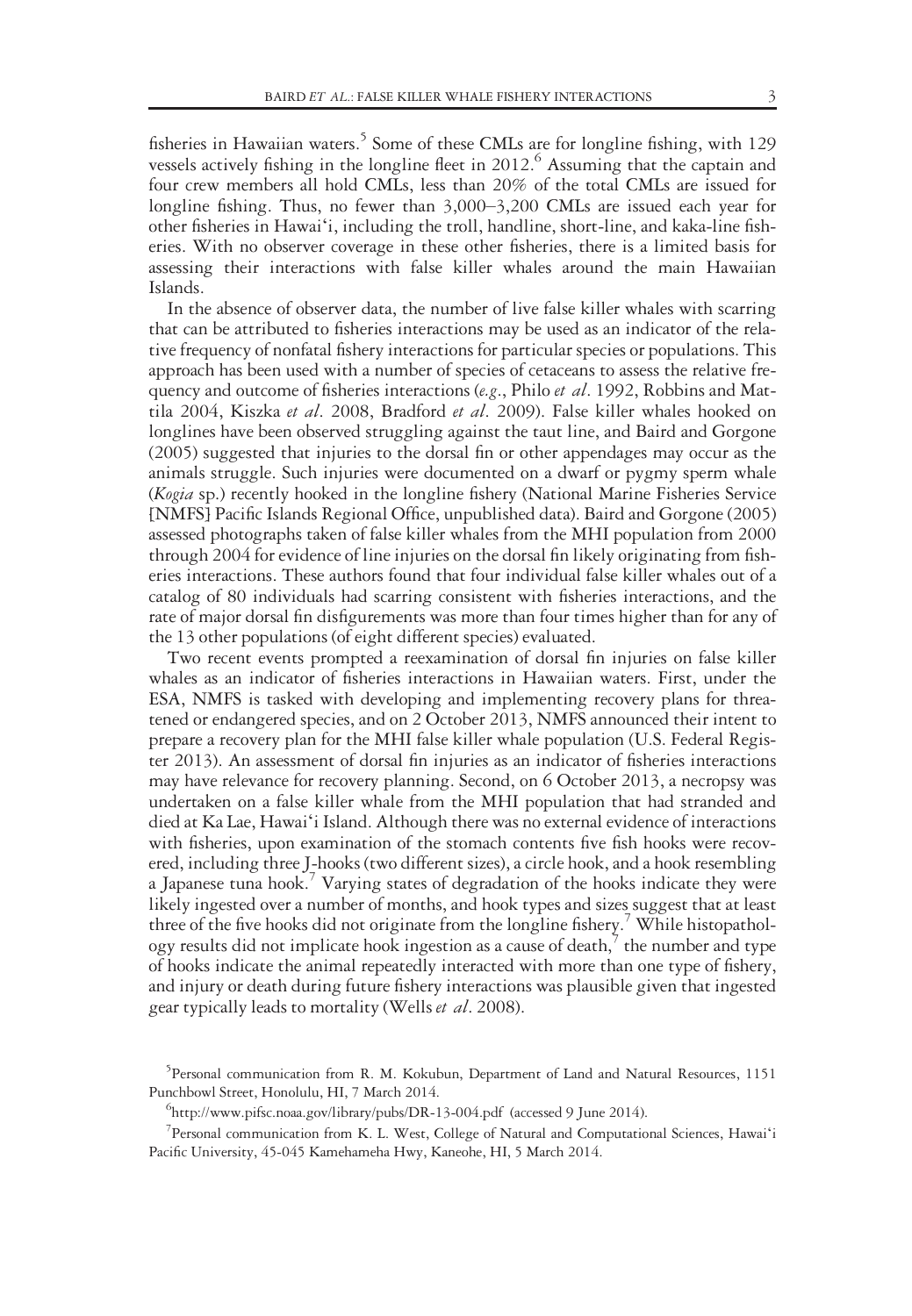Since the Baird and Gorgone (2005) study, the photo-identification catalog of false killer whales from Hawaiian waters has grown to include individuals from all three different populations found in Hawaiian waters (Baird et al. 2008, 2013). The availability of photographs from each of these populations allowed us to compare dorsal fin injury rates and thus a measure of fisheries interactions among populations. In addition to comparisons among the three different populations, we assessed differences in evidence for fishery interactions among three distinct social units, termed "clusters," within the MHI insular population (Baird *et al.* 2012). These clusters represent individuals that preferentially associate over long periods of time (Baird et al. 2008), and based on genetic analyses represent extended groups of related individuals (Martien et al. 2014). Satellite tagging data from two of the three social clusters (Clusters 1 and 3) indicate that, while their ranges largely overlap, each cluster has different high density areas (Baird et al. 2012), thus they likely overlap with fisheries to different degrees. In addition, foraging behavior of many species of whales and dolphins is a learned behavior, passed on from mothers to offspring and/or learned within social groups (Sargeant and Mann 2009, Allen et al. 2013), thus it is likely that different social clusters may interact with fisheries to varying degrees. Lastly, assuming that the evidence of fisheries interactions from scarring of live animals reflects underlying rates of fisheries interactions for the social groups and populations, we examined evidence for sex-bias in fisheries interactions. A sex bias in fisheries interaction rate may have important implications for the impacts of fisheries-related mortality on population dynamics.

#### **METHODS**

#### Photo-identification Catalogs and Association Analyses

Photographs of false killer whales were obtained throughout Hawaiian waters from a variety of sources (Baird et al. 2008, 2013). Although photos of individually recognizable false killer whales in Hawai'i are available starting in the mid-1980s, directed photo-identification where efforts were made to photograph all individuals in each encountered group began in 2000 (Baird et al. 2008). Photos obtained from 2000 through the end of 2013 were used in our analyses. Photos within encounters were sorted by individual, and each individual was assigned a distinctiveness rating: (1) not distinctive, (2) slightly distinctive, (3) distinctive, (4) very distinctive. Assessment of potential origin of scarring was restricted to distinctive and very distinctive individuals (hereafter referred to as distinctive). The best photo for each individual from each encounter was also graded for quality (see Baird et al. 2008). Analyses were undertaken both using photos of all qualities and restricted to those individuals with good or excellent quality photos (hereafter referred to as good quality). Individuals were compared between encounters to generate sighting histories. Population identity (i.e., MHI insular, NWHI insular, pelagic) was assessed on a per group basis, using a variety of types of information. These include sighting history of individuals, mitochondrial haplotypes from genetic samples obtained from some groups (Martien et al. 2014), the location where photographs were obtained, the proportion of individuals within an encounter that were already in the catalog, and satellite tag data (Baird et al. 2012, 2013). For the MHI insular population, individuals were assigned to a social cluster following the methods outlined in Baird et al. (2012). Individuals not assigned to one of the three main social clusters were categorized into one of the three clusters based on proximity within the social network, as network distance between individuals indicates relative association strength.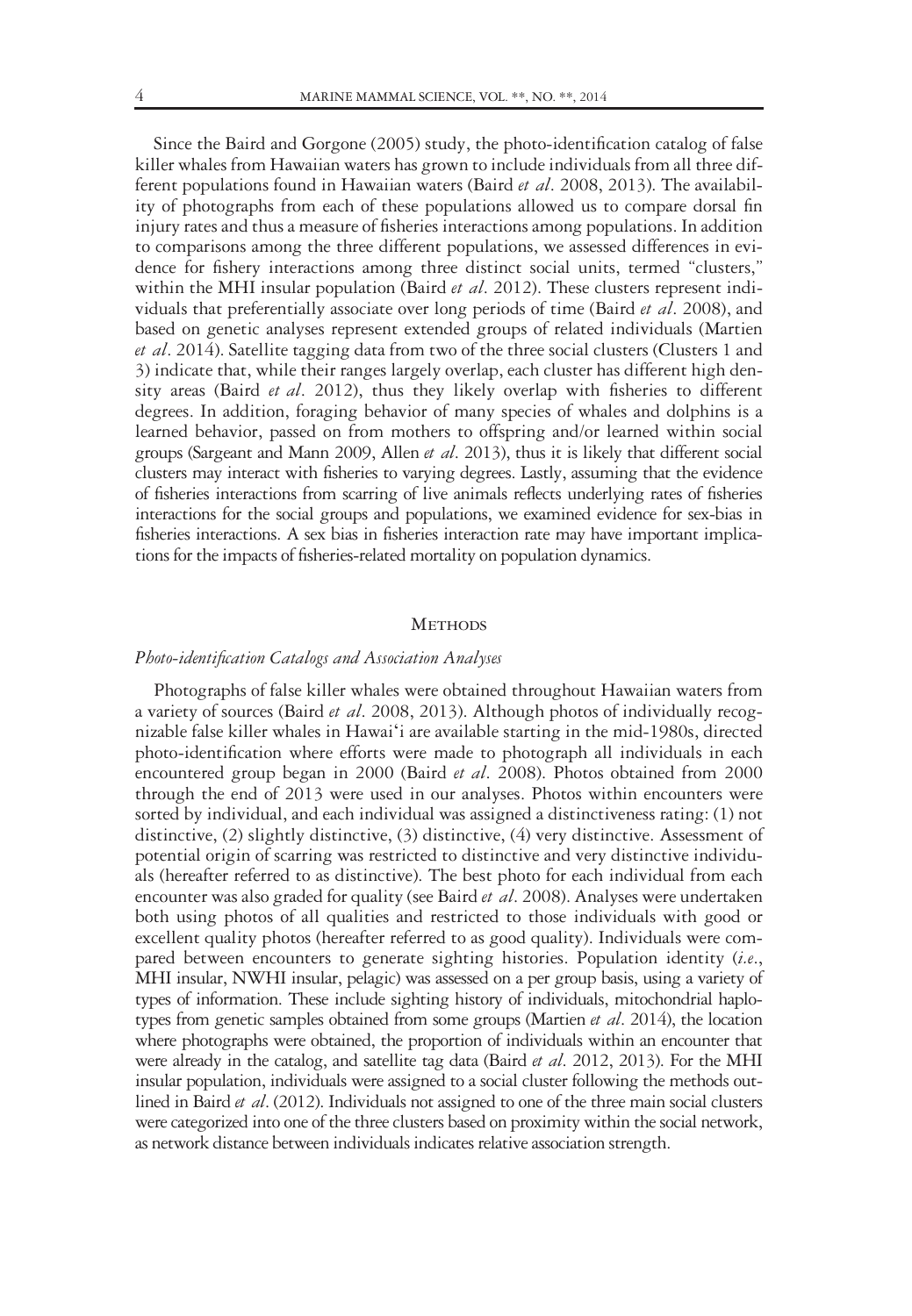### Assessment of Scarring Patterns

The two primary catalog curators (AMG, SDM) independently chose photos from the catalog for further evaluation if individuals had linear cuts on the dorsal fin or other major disfigurements of the dorsal fin (e.g., missing the fin, bent fin) or the area(s) immediately behind or in front of the fin. For each individual whale chosen by either reviewer, the best left and/or right side photos available were identified for evaluation. If available, photos taken from in front or behind the animal that would allow for assessment of injuries were also included. To account for the uncertainty associated with evaluating the original source of injuries on animals long after the injuries have occurred, seven different individuals independently evaluated the set of photographs. Individual evaluators had particular expertise or experience related to false killer whales, bycatch, and/or fisheries interaction assessments and injury assessments of live and/or dead cetaceans. Evaluators were asked to classify dorsal fin injuries as consistent, possibly consistent, or not consistent with line injuries from fisheries interactions. Individuals undertaking evaluations were: RWB, AMG, and SDM (Cascadia Research Collective), ALB and EMO (Pacific Islands Fisheries Science Center), E. Lyman (Hawaiian Islands Humpback Whale National Marine Sanctuary), and A. J. Read (Duke University). Each of the ratings was converted to a numerical score: 3 (consistent), 2 (possibly consistent), 1 (not consistent). The average score for each individual whale was calculated using all seven numerical scores. The average score of selected individuals by population was compared using a Kruskal-Wallis one-way ANOVA. To assess differences in the proportion of individuals with scarring consistent with fisheries interactions among populations, we considered individual whales with an average score >2.5 to have injuries consistent with fisheries interactions. Individual whales could pass the 2.5 threshold either by having four scores of consistent and three scores of possibly consistent (mean  $= 2.57$ ), or by having five scores of consistent, one score of possibly consistent, and one score of not consistent (mean  $= 2.57$ ). Individual whales with scores >2.5 are hereafter referred to as having injuries consistent with fisheries interactions. To evaluate the influence of our choice of  $\geq$  2.5 as a cutoff on our conclusions, we also assessed a cut off of  $\geq$  2.7, equivalent to five of the seven scores of consistent and two scores of possibly consistent. We used the Freeman-Halton extension of the Fisher's exact test (two-tailed) to compare proportions of individuals with fisheries-related scarring among populations, and among social clusters in the MHI population. When possible, we identified the sex of individuals with such scarring through genetic analysis of biopsy samples (Chivers *et al.* 2010) or based on the presence of neonates or small calves in close attendance. Evidence for a sex bias in individuals with scarring consistent with fisheries interactions was assessed with a two-tailed Sign test. Significance levels for all analyses were set at 0.05.

#### **RESULTS**

#### Assessment of Fisheries Related Scarring

The numbers of distinctive individuals in the catalog from 2000 to 2013 by population were: pelagic, 76; NWHI insular, 51; MHI insular, 168. Restricted to only those with good quality photos, the numbers were: pelagic, 53; NWHI insular, 39; MHI insular, 160. For the MHI insular population, the numbers of distinctive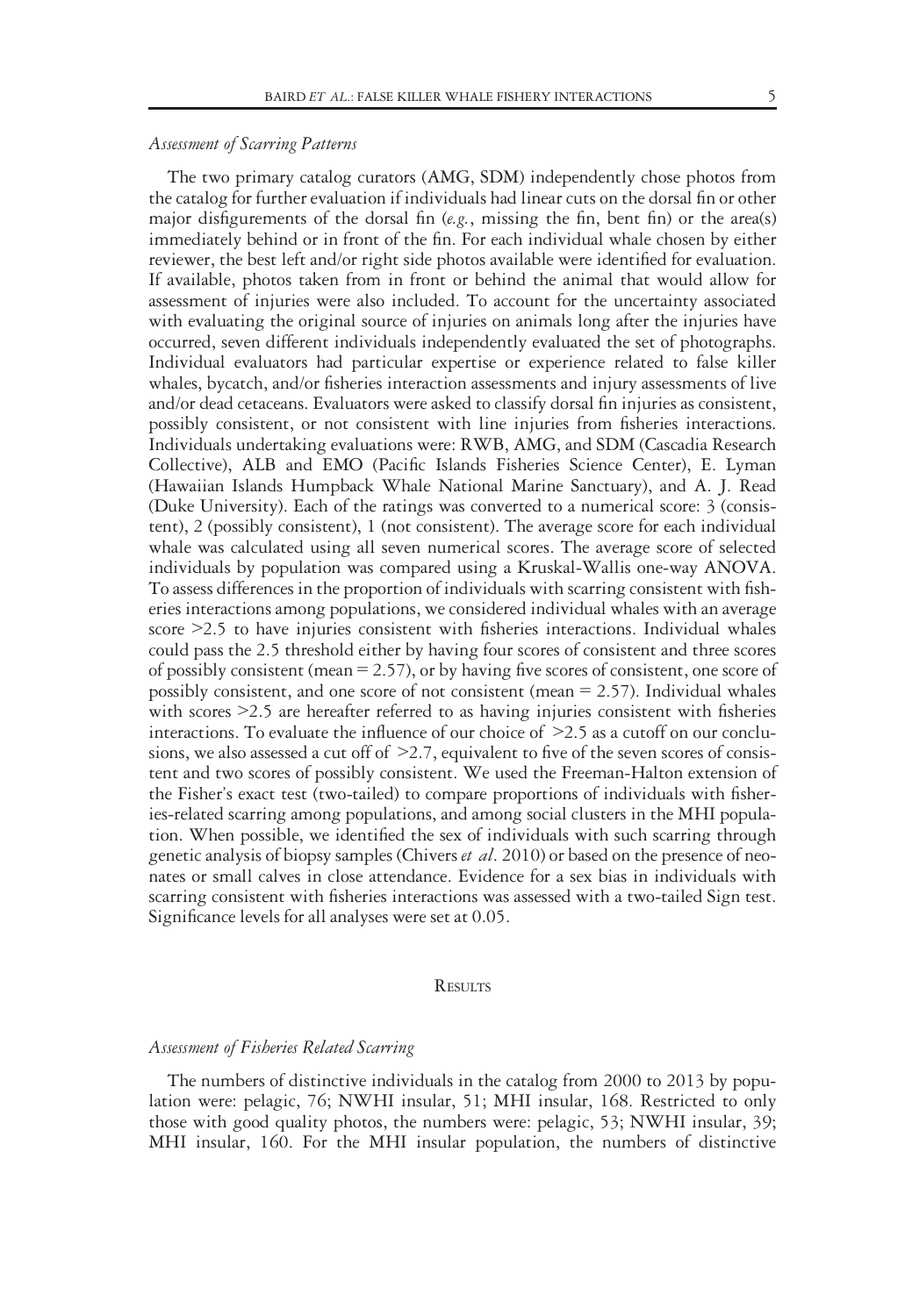individuals by social clusters were: Cluster 1, 76; Cluster 2, 43; Cluster 3, 49, using all photo qualities, or: Cluster 1, 71; Cluster 2, 42; Cluster 3, 47, using only good quality photos. From the total of 295 distinctive individual false killer whales, 19 (6.4%) individuals were chosen by one or both reviewers for evaluation, four from the pelagic population, two from the NWHI insular population, and 13 from the MHI insular population. Good quality photos were only available for one of the four individuals from the pelagic population, neither of the two from the NWHI population, and all 13 from the MHI population. For the 19 individuals chosen, average scores varied by population (Kruskal-Wallis one-way ANOVA,  $P = 0.007$ ), with highest scores for MHI individuals (median  $= 2.71$ ), followed by pelagic (median  $= 2.29$ ) and NWHI individuals (median  $= 2.21$ ). As there was only a single pelagic individual with good quality photos it was not possible to test for differences by population, although the score for the pelagic individual was 2.14, while the lowest score for an individual from the MHI population was 2.43. Of the 19 individuals selected for evaluation, 13 individuals (4.4% of the 295 individuals) had scores >2.5 (mean scores of these 13 ranged from 2.57 to 3.0). The 13 individuals with scores >2.5 included the four individuals noted by Baird and Gorgone (2005), one missing the dorsal fin entirely, two with linear cuts at the leading edge base of the fins with the fins bent completely over, and one with evidence of a leading edge cut on the fin and the fin partially bent over. Of the additional nine individuals, one was missing approximately the top two-thirds of the dorsal fin, and the remaining eight all had leading edge cuts on the dorsal fin, four of which were partially bent over. Examples of individuals with injuries consistent with fisheries interactions are shown in Figure 1.

Using those with an average score of  $\geq$  2.5, the number of individuals with injuries consistent with fisheries interactions by population were: pelagic, 1 (1.3% of the distinctive pelagic individuals); MHI, 12 (7.1% of the distinctive MHI individuals); NWHI, 0 (0% of the distinctive NWHI individuals). Good quality photos were available for 12 of the 13 individuals with average scores >2.5; all 12 were from the MHI population. Considering only individuals with good quality photos, 7.5% (12 of 160) of the distinctive MHI individuals had scores  $\geq$  2.5. The proportion of individuals with injuries consistent with fisheries interactions varied significantly by population, whether considering all distinctive individuals (Fisher's exact test,  $P =$ 0.032) or restricted only to those with good and excellent quality photos (Fisher's exact test,  $P = 0.023$ ). Eight individuals passed a cut-off of 2.7; all were from the MHI population. Using the 2.7 cut-off, the difference by population was not significant when considering all distinctive individuals (Fisher's exact test,  $P = 0.161$ ) or restricted to those with good and excellent quality photos (Fisher's exact test,  $P =$ 0.053). Using those with an average score of >2.5 and restricted to individuals with good quality photos, the breakdown by MHI social cluster was: Cluster 1, 3  $(4.2\%)$ ; Cluster 2, 3 (7.1%); Cluster 3, 6 (12.8%). Proportions of individuals with injuries consistent with fisheries interactions did not differ significantly between clusters either using all distinctive individuals (Fisher's exact test,  $P = 0.215$ ) or restricted to those with good and excellent quality photos (Fisher's exact test,  $P = 0.236$ ). Sex was known (based on genetics) for 6 of the 12 MHI insular individuals, and inferred (based on presence of a small calf next to one individual) for a seventh individual. All seven individuals were females and this sex bias was significant, whether considering all seven individuals (Sign test,  $P = 0.016$ ) or only the six where sex was confirmed based on genetics (Sign test,  $P = 0.031$ ). One female from Cluster 2 acquired injuries in two different events. When first documented in 2006, this individual had a linear cut on the leading edge of the fin at the base of the fin. When next documented in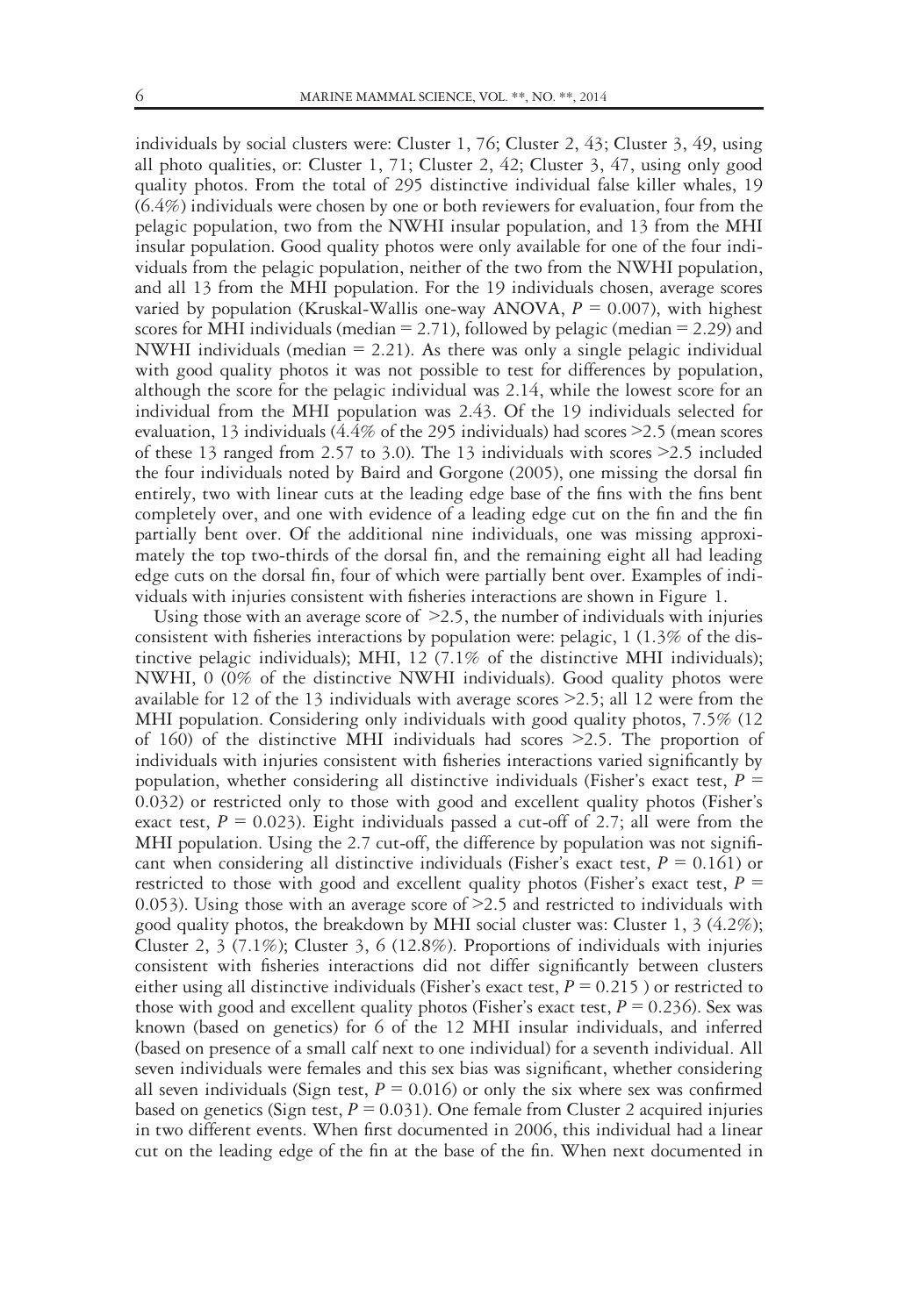

Figure 1. Example photographs of four false killer whales from the main Hawaiian Islands population categorized with fisheries-related injuries. A. HIPc230, an adult female from Cluster 2. B. HIPc299, of unknown sex from Cluster 3. This individual is the same as that shown in figure 7 of Baird (2009). C. HIPc316, an adult female from Cluster 1. D. HIPc398, an adult female from Cluster 2. This individual has two independently-acquired injuries, a cut on the leading edge base of the fin present when the individual was first documented in 2006, and a cut part way through the fin about mid-way up the fin on the leading edge, resulting in partial fin collapse. This injury was present when the individual was next documented in 2010.

2010, this individual had an additional leading edge cut approximately half way up the fin, with the fin partially bent over (Fig. 1). Of the remaining 11 MHI individuals categorized with injuries consistent with fisheries interactions, the first year individuals were documented (in all cases already with scarring) were: pre-2000 (two individuals), 2000 (one individual), 2003 (three individuals), 2004 (two individuals), 2005 (one individual), and 2008 (two individuals).

#### **DISCUSSION**

Individual whales can acquire injuries to the dorsal fin from a variety of sources, including inter- and intraspecific interactions, as well as encounters with humans or human activities in contexts other than fisheries, such as vessel strikes. Each source of injury tends to leave specific types of scars, and the scarring patterns observed in our study consistent with injuries from fisheries interactions, *i.e.*, typically single linear injuries on the leading edge of the dorsal fin, often at the base of the fin and parallel to the body axis, are very different than the types of injuries that are well-known to occur from vessel strikes, shark bites, or intraspecific interactions (e.g., McSweeney et al. 2007, Kiszka et al. 2008, Wells et al. 2008, Luksenburg 2014). Our results,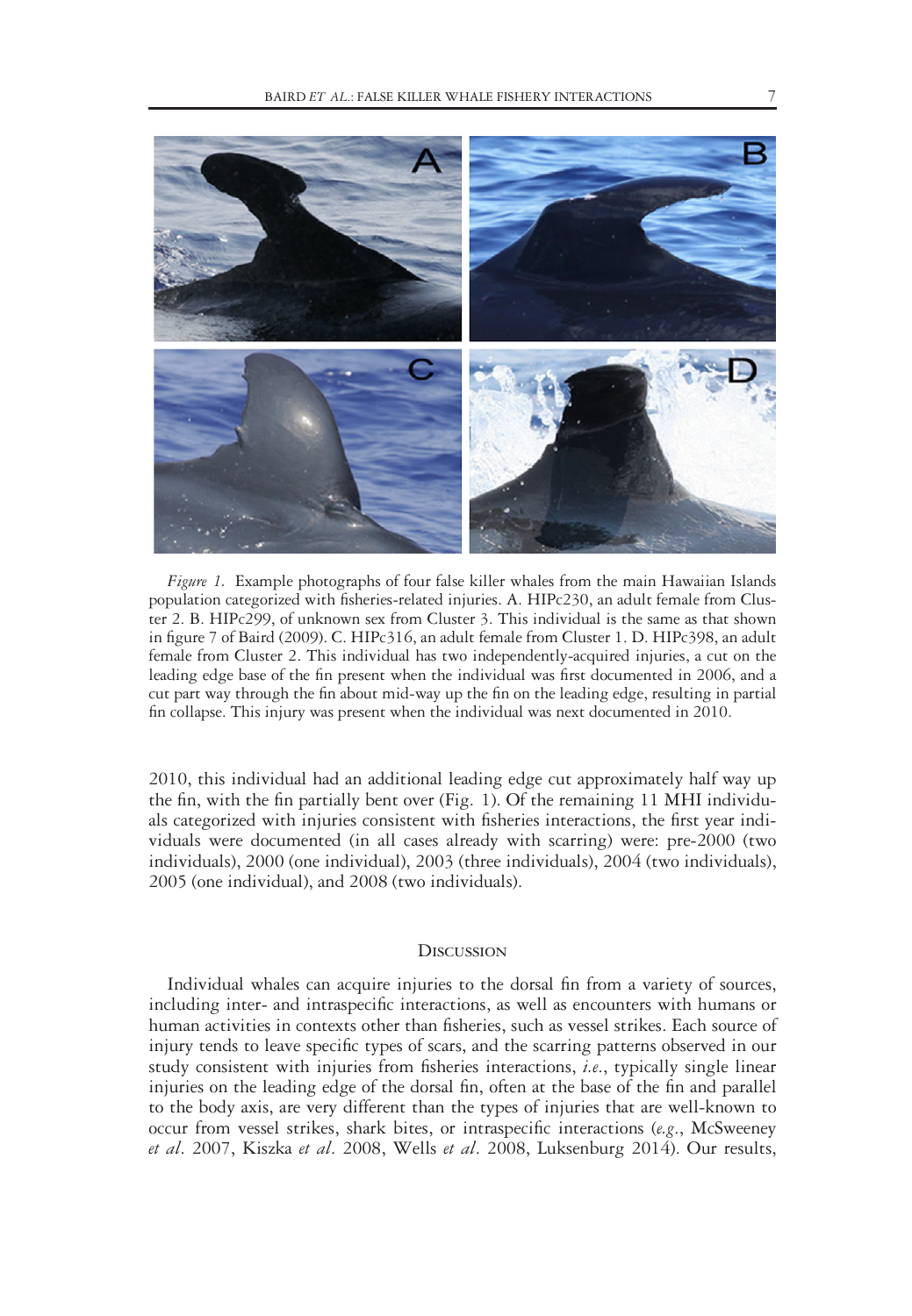combined with the evidence from the stranded false killer whale with five hooks in the stomach, $\frac{7}{1}$  suggest that false killer whales from the MHI insular population are regularly interacting with fisheries. While two of the individuals with scarring consistent with fisheries interactions were first documented prior to 2000, and four others were first documented in the early years of our photo-identification efforts (2000– 2003), individuals with such scarring continue to be documented. It should be noted that the false killer whale with five hooks in the stomach had no external evidence of fisheries interactions, thus the scarring documented here should be taken as an indicator of such interactions, rather than representing the absolute proportion of individuals within the population (or social cluster) that survive interactions with fisheries. Our results also indicate the individual rate of interactions, as evident by the proportion of individuals in the population with such injuries, may be greater for individuals from the MHI population (7.1% of distinctive individuals or 7.5% with good quality photos) than for individuals from the pelagic (1.3% of distinctive individuals or 0% with good quality photos) or NWHI (0%) populations. As noted previously, the estimated number of individuals from the pelagic population that are seriously injured or killed exceeds the Potential Biological Removal level for that population (Carretta et al. 2014). If the likelihood of serious injury or mortality were similar for different gear types for each interaction when false killer whales depredate catch or bait, the more than five-fold difference in proportion of individuals with such scarring is cause for concern for the MHI insular population. It is possible that the rate of mortality or serious injury is higher from hooking on longline gear than on other gear types, perhaps a reflection of the relatively heavier longline gear. A higher per interaction rate of mortality and serious injury may therefore apply to the pelagic false killer whale population, given the majority of their range overlaps with the offshore longline fishing grounds. Of those false killer whales known to be hooked or entangled in the tuna longline fishery between 2007 and 2011, 83% (20 of 24) were either killed or considered to have serious injuries (Bradford and Forney 2014). The per interaction rate of mortality or serious injury may be less for MHI false killer whales primarily interacting with other fishery types.

The fishery or fisheries likely responsible for the observed scarring is unknown. However, given the relatively infrequent overlap between individuals from the MHI population and longline fishing areas, at least for Clusters 1 and 3 (Baird et al. 2010, 2012), it is likely that other sources, such as interactions with nearshore fisheries, account for some proportion of scarring in this population. This is further supported by the hook types found in the stomach of the false killer whale that stranded in October 2013 (identified as a member of Cluster 3), at least three of which were not longline hooks. Although not significant, the three-fold difference in the proportion of individuals with injuries consistent with fisheries interactions between Cluster 1 (4.2%) and Cluster 3 (12.8%) suggests that different social groups interact with fisheries at different rates. This could reflect differences in where the different social groups spend their time and/or that depredation behavior may be culturally acquired within social groups, as are other types of foraging behaviors (Sargeant and Mann 2009, Krützen et al. 2014). Satellite tag data are available from 18 different groups of Cluster 1 individuals, but only six different groups of Cluster 3 individuals and no Cluster 2 individuals (Baird et al. 2012; RWB, unpublished data). From tag data available through early 2011, Clusters 1 and 3 appear to differ in their high density areas (Baird *et al.* 2012), suggesting they likely differ in terms of their spatial and temporal overlap with nearshore fisheries. Although the sample size for tagged Cluster 3 individuals is much smaller, one of the tagged Cluster 3 individuals did venture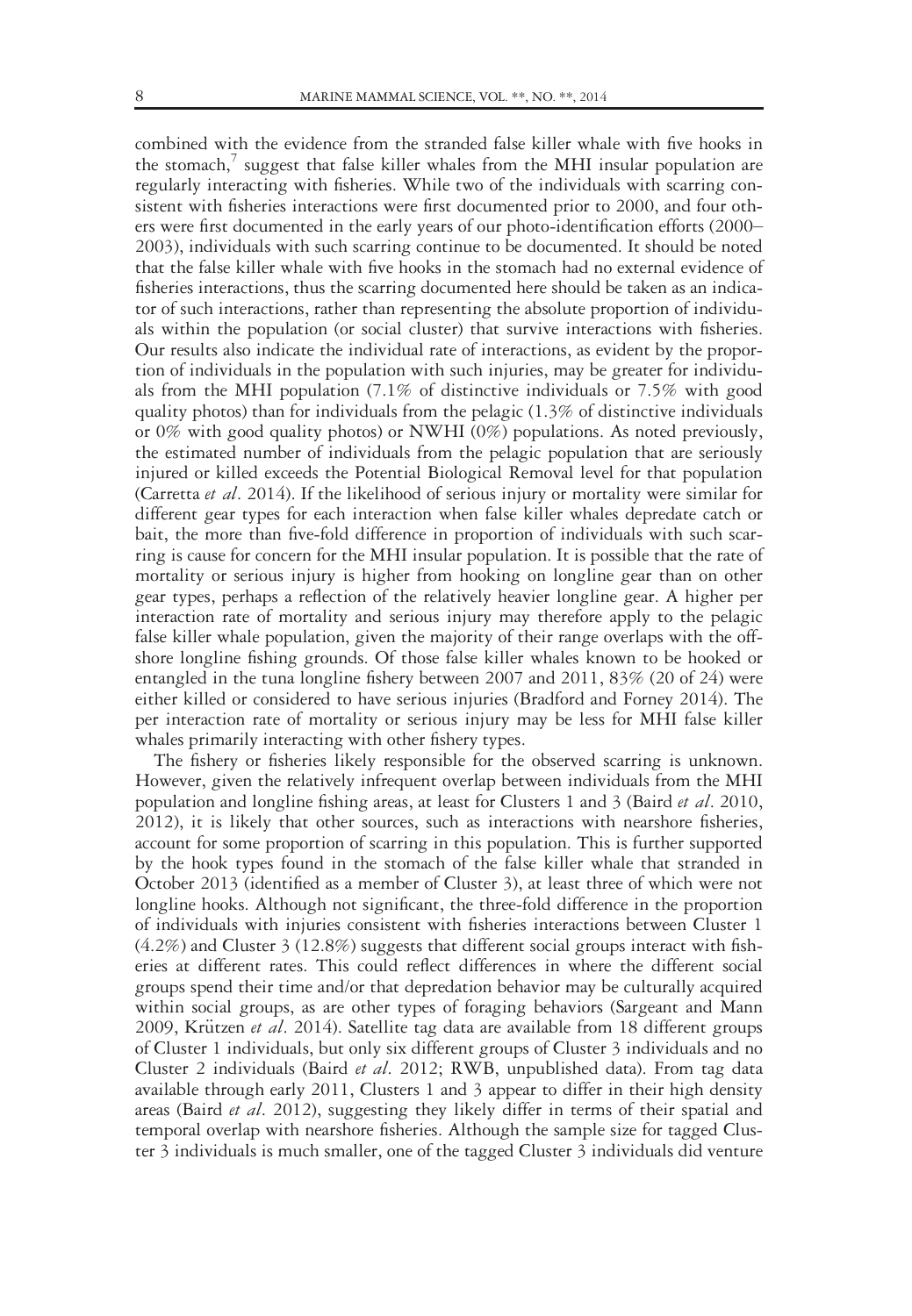outside the longline exclusion boundary around the main Hawaiian Islands (RWB, unpublished data), suggesting that Cluster 3 individuals might overlap with longline fisheries more frequently than Cluster 1 individuals.

While the catalog sizes for NWHI insular (51 distinctive individuals) and pelagic populations (76 individuals) are relatively small, only a single individual from these combined populations (0.8% of the combined NWHI and pelagic cataloged individuals) was categorized as having a dorsal fin injury consistent with fishery interactions using average scores  $\geq$  2.5, in comparison to 7.1% of the MHI individuals. When restricted to good and excellent quality photos, the difference among populations increases, with 7.5% of MHI individuals having scores >2.5%, compared to 0% of pelagic individuals. The same pattern holds when increasing the threshold to >2.7. Using that threshold none of the pelagic individuals, and eight (4.8%) of the MHI individuals had scarring consistent with fisheries interactions, although this difference was not statistically significant. However, photographic sampling of both the NWHI population and the pelagic population is limited in relation to the estimated abundance of these populations. Thus, the sample of photo-identified individuals in the pelagic and NWHI populations may not be large enough to accurately or representatively reflect the proportion of individuals with injuries consistent with fisheries interactions. Bradford et al. (2014) provided abundance estimates for the Hawai'i pelagic population and NWHI insular populations as  $1,552$  (CV = 0.66) and 552  $(CV = 1.09)$  individuals, respectively, so our existing catalog for these populations, including only good quality photos, represents only approximately 3.4% of the pelagic individuals and 7.1% of the NWHI individuals. Two recent abundance estimates for the MHI insular population, both for the 2006 to 2009 period, were 151 ( $CV =$ 0.20) and 170 ( $CV = 0.21$ ) individuals (Oleson *et al.* 2010). During that period 102 distinctive individuals were documented, all with good quality photos, thus the catalog likely represents from approximately 59% to 67% of the MHI individuals.

While we did not find significant differences among MHI social clusters in the proportions of individuals with dorsal fin injuries consistent with fisheries interactions, the proportion of Cluster 3 individuals with such scarring was more than three times higher than for Cluster 1 individuals. We postulate that these types of dorsal fin injuries occur as a secondary process reflecting an individual being hooked in the mouth and struggling against a line. Thus, analysis of injuries visible externally on the mouth line (gape) of individuals may be more powerful for detecting differences among social clusters, since individuals that ingest hooks or are hooked in the mouth or in the lip may be more likely to show evidence of such hooking by injuries on the gape than on the dorsal fin. Such analyses are currently underway, although existing sample sizes of head photographs is limited, and additional field efforts will be needed to increase the sample size of head photographs of all three social clusters. Regardless, the potential for fishery interaction rates to vary among social clusters in the MHI insular population suggests that interaction rates may vary by social group within the pelagic and NWHI populations. However, the current representation of social groups within the pelagic and NWHI populations is insufficient to evaluate this variation.

Powell and Wells (2011) noted that, for common bottlenose dolphins (Tursiops truncatus) in Florida, it was primarily adult males that were interacting with recreational fisheries, although for stranded dolphins which were known to have ingested fishing gear, there were similar numbers of males and females (Wells *et al.* 2008). For fish-eating killer whales *(Orcinus orca)* in Alaska involved in longline depredation, Matkin et al. (2008) noted that of the 13 individuals of known sex with bullet wounds, 10 of the 13 were females. Our results indicate a significant bias towards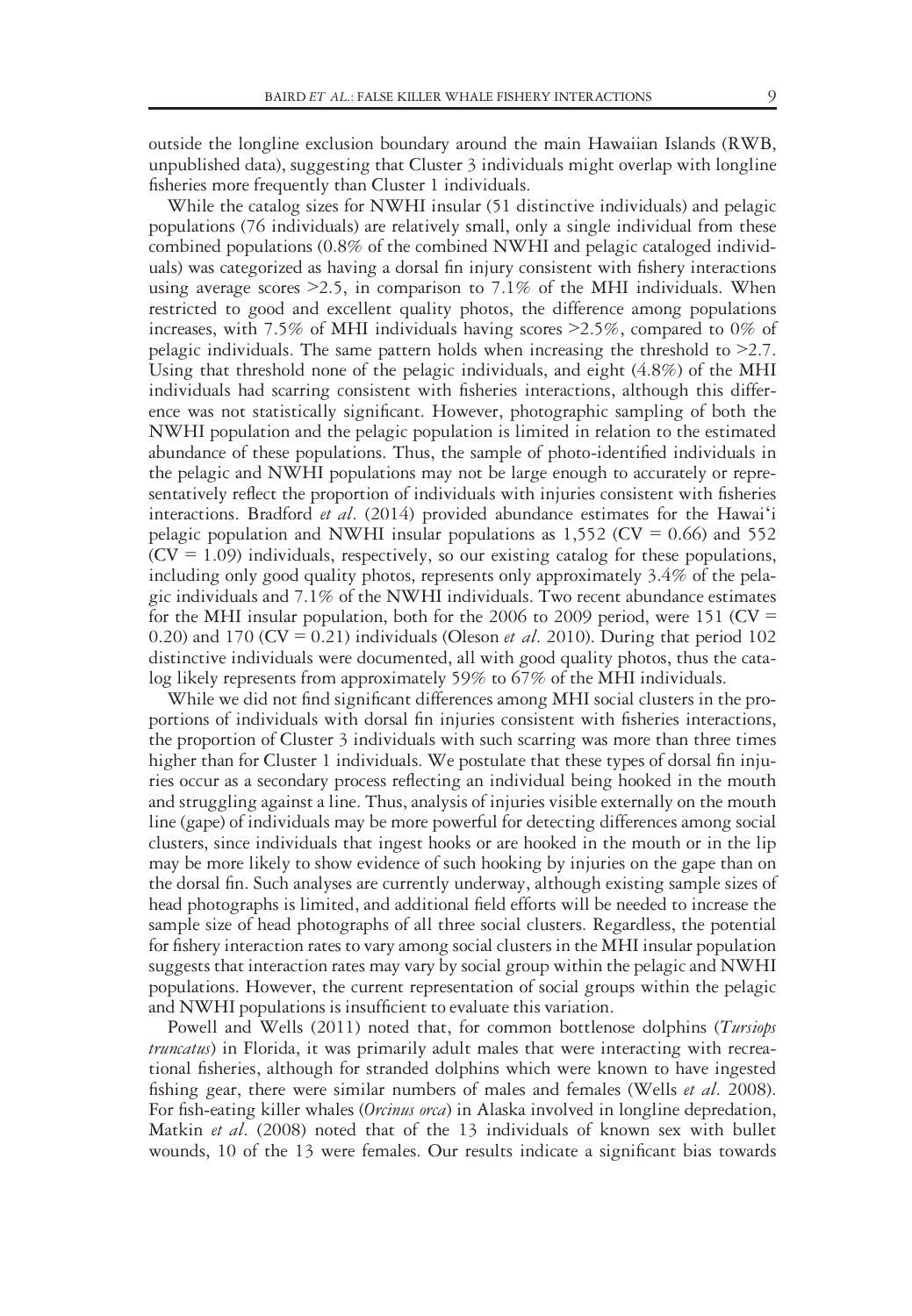females with injuries consistent with fisheries interactions. There are several possible explanations for this bias. Females may be involved in depredation at higher rates than males, reflecting either the higher energy needs of females during lactation and/ or the importance of prey sharing among females (see  $e.g.,$  Ford and Ellis 2006). Conversely, it is possible that male false killer whale interactions with fisheries are more likely to be lethal. Males are, on average, larger and heavier than females (Ferreira et al. 2014), and thus might have a greater likelihood of breaking lines when hooked, and trailing gear may impede feeding or locomotion. However, if females are interacting with fisheries at a higher rate, then fisheries-related mortality may have a disproportionate influence on population dynamics, influencing the rate of growth, and thus potential recovery, of the population to a greater extent than if fisheries-related mortality rates were equal for both sexes or were biased towards males. A female-bias in fisheries interactions may influence population dynamics in two ways. If fisheriesrelated mortality of females is higher than males, this will reduce the potential population growth rate to a greater extent than if fisheries-related mortality was unbiased in relation to sex or biased towards males. In addition, if a female involved in a fatal fisheries interaction has a dependent calf, it is probable the calf will not survive, thus effectively resulting in two deaths.

Combined these results suggest that recovery planning for the MHI population under the U.S. Endangered Species Act should account for the social structure of the population and the potential for impacts from human activities acting disproportionately on certain social groups. Such an approach has been taken with one other population listed under the ESA, southern resident killer whales (National Marine Fisheries Service 2008). Our results also suggest that examining overlap with fisheries as well as estimating abundance and monitoring trends should be undertaken on a cluster-specific basis. Given the relatively high proportion of Cluster 2 individuals with fisheries-related scarring (7.1%), obtaining movement data from satellite tag deployments on individuals from this social cluster is needed to assess whether this group regularly moves far enough offshore to interact with the longline fishery, and determine with what nearshore fisheries it is most likely to interact. Similarly, additional satellite data are needed on groups of Cluster 3 individuals, given the relatively small sample size available for that social group and the high proportion of individuals with injuries consistent with fisheries interactions. Furthermore, our results, combined with the evidence from the stranded individual with a variety of hooks in the stomach, suggest there is a need to broaden the scope of the Take Reduction Plan, which currently focuses only on the longline fisheries, to include nearshore fisheries.

#### **ACKNOWLEDGMENTS**

We would like to thank Ed Lyman and Andy Read for evaluating photos, Reginald Kokubun from the State of Hawai'i for providing information on the number of Commercial Marine Licenses issued, Kristi West for providing information on the ingested hooks in the stranded false killer whale, and Karen Martien of the Southwest Fisheries Science Center for providing sex determinations from genetic samples. We would also like to acknowledge Dan Salden, Mark Deakos, Chuck Babbitt, Rachel Cartwright, Phillip Colla, Adam Frankel, Ed Lyman, Kim New, Doug Perrine, Peggy Stapp, Alison Stimpert, Deron Verbeck, Kristi West, and Danielle Woodward for providing photographs used in the analyses, Jessica Aschettino and Greg Schorr for assistance in the field, John Calambokidis, John Hall, John La Grange, Jeff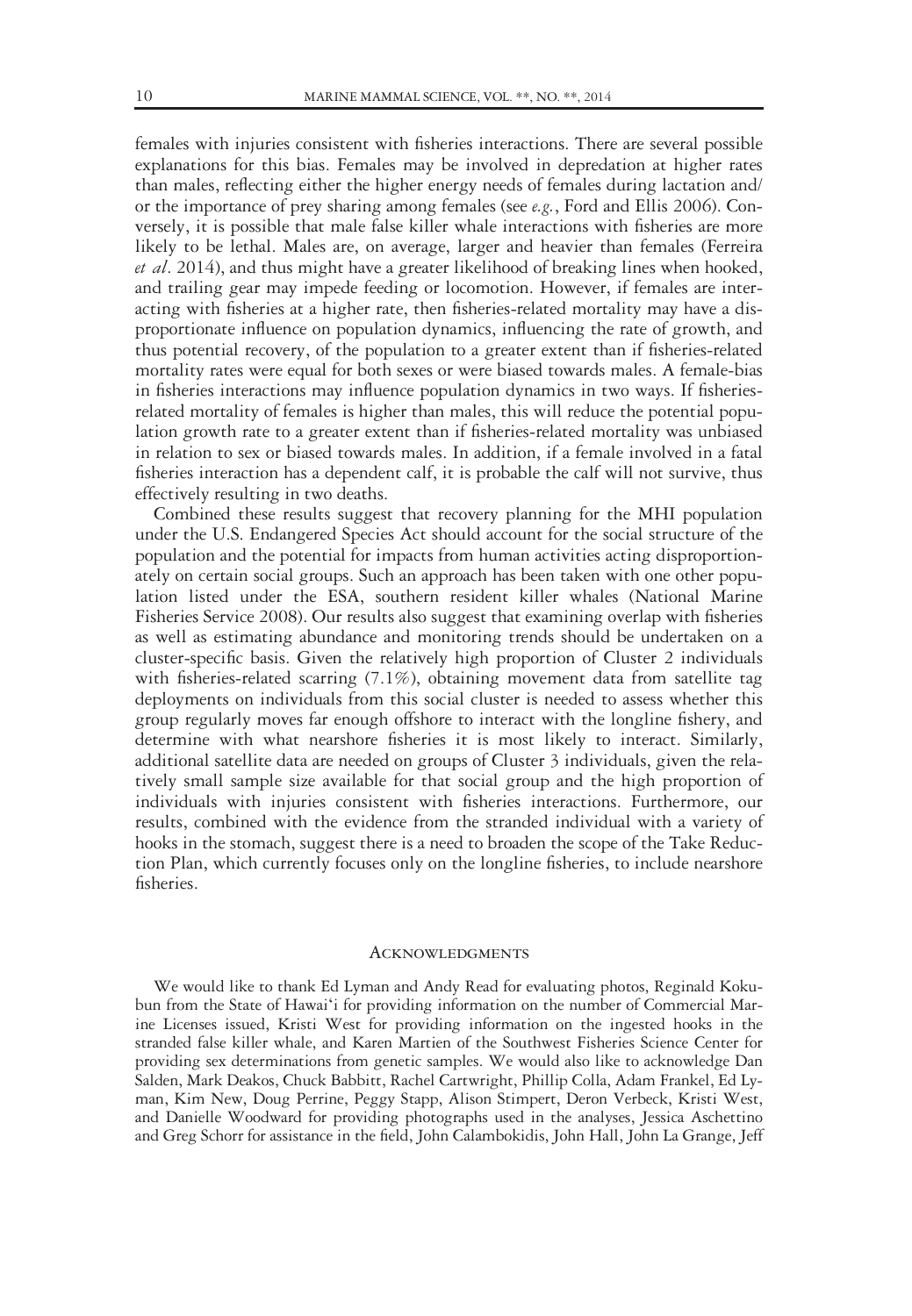Moore and Katherine Ralls for helpful discussions, and Annie Douglas, Sam Pooley, Jerry Wetherall and two anonymous reviewers for reviews of the manuscript.

#### LITERATURE CITED

- Allen, J., M. Weinrich, W. Hoppitt and L. Rendell. 2013. Network-based diffusion analysis reveals cultural transmission of lobtail feeding in humpback whales. Science 340:485–488.
- Baird, R. W. 2009. A review of false killer whales in Hawaiian waters: Biology, status, and risk factors. Report prepared for the U.S. Marine Mammal Commission under order No. E40475499. Available at [http://www.cascadiaresearch.org/hawaii/publications.htm.](http://www.cascadiaresearch.org/hawaii/publications.htm)
- Baird, R. W., and A. M. Gorgone. 2005. False killer whale dorsal fin disfigurements as a possible indicator of long-line fishery interactions in Hawaiian waters. Pacific Science 59:593–601.
- Baird, R. W., A. M. Gorgone, D. J. McSweeney, et al. 2008. False killer whales (Pseudorca crassidens) around the main Hawaiian Islands: Long-term site fidelity, inter-island movements, and association patterns. Marine Mammal Science 24:591–612.
- Baird, R. W., G. S. Schorr, D. L. Webster, D. J. McSweeney, M. B. Hanson and R. D. Andrews. 2010. Movements and habitat use of satellite-tagged false killer whales around the main Hawaiian Islands. Endangered Species Research 10:107–121.
- Baird, R. W., M. B. Hanson, G. S. Schorr, et al. 2012. Range and primary habitats of Hawaiian insular false killer whales: Informing determination of critical habitat. Endangered Species Research 18:47–61.
- Baird, R. W., E. M. Oleson, J. Barlow, A. D. Ligon, A. M. Gorgone and S. D. Mahaffy. 2013. Evidence of an island-associated population of false killer whales (Pseudorca crassidens) in the Northwestern Hawaiian Islands. Pacific Science 67:513–521.
- Bradford, A. L., and K. A. Forney. 2014. Injury determinations for cetaceans observed interacting with Hawaii and American Samoa longline fisheries during 2007–2011. NOAA Technical Memorandum NMFS-PIFSC-39. 22 pp.
- Bradford, A. L., D. W. Weller, Y. V. Ivaschchenko, A. M. Burdin and R. L. Jr. Brownell. 2009. Anthropogenic scarring of western gray whales (Eschrichtius robustus). Marine Mammal Science 25:161–175.
- Bradford, A. L., K. A. Forney, E. M. Oleson and J. Barlow. 2014. Accounting for subgroup structure in line-transect abundance estimates of false killer whales (Pseudorca crassidens) in Hawaiian waters. PLOS ONE 9:e90464.
- Carretta, J. V., E. M. Oleson and D. W. Weller, et al. 2014. U.S. Pacific marine mammal stock assessments, 2013. NOAA Technical Memorandum NMFS-SWFSC-532. 406 pp.
- Chivers, S. J., R. W. Baird, D. J. McSweeney, D. L. Webster, N. M. Hedrick and J. C. Salinas. 2007. Genetic variation and evidence for population structure in eastern North Pacific false killer whales (Pseudorca crassidens). Canadian Journal of Zoology 85:783-794.
- Chivers, S. J., R. W. Baird and K. K. Martien, et al. 2010. Evidence of genetic differentiation for Hawai'i insular false killer whales (Pseudorca crassidens). NOAA Technical Memorandum NMFS-SWFSC-458. 46 pp.
- Ferreira, I. M., T. Kasuya, H. Marsh and P. B. Best. 2014. False killer whales (Pseudorca crassidens) from Japan and South Africa: Differences in growth and reproduction. Marine Mammal Science 30:64–84.
- Ford, J. K. B., and G. M. Ellis. 2006. Selective foraging by fish-eating killer whales Orcinus orca in British Columbia. Marine Ecology Progress Series 316:185-199.
- Forney, K. A., and D. Kobayashi. 2007. Updated estimates of mortality and injury of cetaceans in the Hawaii-based longline fishery, 1994–2005. NOAA Technical Memorandum NMFS-SWFSC-412. 30 pp.
- Kiszka, J., D. Pelourdeau and V. Ridoux. 2008. Body scars and dorsal fin disfigurements as indicators of interaction between small cetaceans and fisheries around the Mozambique Channel island of Mayotte. Western Indian Ocean Journal of Marine Science 7:185–193.